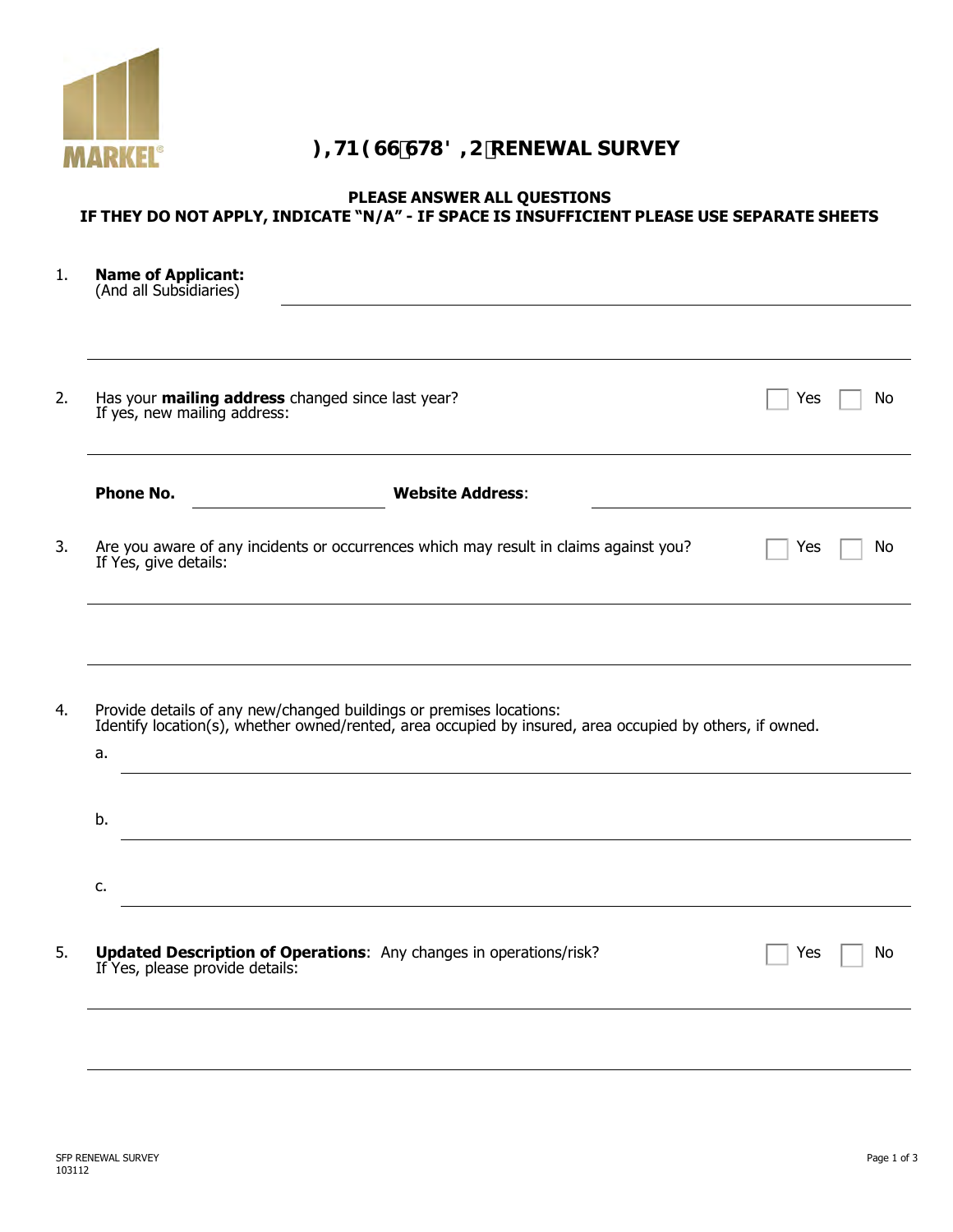| 6. | Any changes in coverages:                                                               | No<br>Yes                           | Any changes in limits? | Yes | <b>No</b> |  |  |  |
|----|-----------------------------------------------------------------------------------------|-------------------------------------|------------------------|-----|-----------|--|--|--|
|    | If Yes, please indicate new limits or coverages required:                               |                                     |                        |     |           |  |  |  |
|    | Property:                                                                               |                                     |                        |     |           |  |  |  |
|    |                                                                                         |                                     |                        |     |           |  |  |  |
|    | General Liability:                                                                      |                                     |                        |     |           |  |  |  |
|    |                                                                                         |                                     |                        |     |           |  |  |  |
| 7. | Any changes in Mortgagees, Loss Payee's or Additional Insured?<br>If Yes, give details: |                                     | Yes                    | No  |           |  |  |  |
|    |                                                                                         |                                     |                        |     |           |  |  |  |
|    |                                                                                         |                                     |                        |     |           |  |  |  |
|    |                                                                                         |                                     |                        |     |           |  |  |  |
|    |                                                                                         |                                     |                        |     |           |  |  |  |
| 8. | <b>Updated Membership:</b>                                                              | Number of Members:                  |                        |     |           |  |  |  |
|    |                                                                                         | Membership Fees:                    |                        |     |           |  |  |  |
|    |                                                                                         | Sales from Products/Services:       |                        |     |           |  |  |  |
|    |                                                                                         | Sales from Alcohol (if applicable): |                        |     |           |  |  |  |
|    |                                                                                         |                                     |                        |     |           |  |  |  |
| 9. | <b>Updated Personnel:</b>                                                               | Management:                         |                        |     |           |  |  |  |
|    |                                                                                         | Supervisory:                        |                        |     |           |  |  |  |
|    |                                                                                         | Employed Instructor:                |                        |     |           |  |  |  |
|    |                                                                                         | Independent Contractors:            |                        |     |           |  |  |  |
|    |                                                                                         | Other - Describe:                   |                        |     |           |  |  |  |

This application does not bind the Applicant or the Company to complete this insurance but it is agreed that the information contained herein shall be the basis of the contract should a policy be issued.

It is mutually agreed between the Company and the Applicant that any inspection of premises, operations or any matter pertaining to insurance afforded by the Company, is made for the use and benefit of the Company only and is not to be relied upon by the Applicant in any respect.

I AUTHORIZE YOU TO COLLECT, USE AND DISCLOSE PERSONAL INFORMATION AS PERMITTED BY LAW, IN CONNECTION WITH YOUR COMMERCIAL INSURANCE POLICY OR A RENEWAL, EXTENSION OR VARIATION THEREOF, FOR THE PURPOSES NECESSARY TO ASSESS THE RISK, INVESTIGATE AND SETTLE CLAIMS, AND DETECT AND PREVENT FRAUD, SUCH AS CREDIT INFORMATION, AND CLAIMS HISTORY.